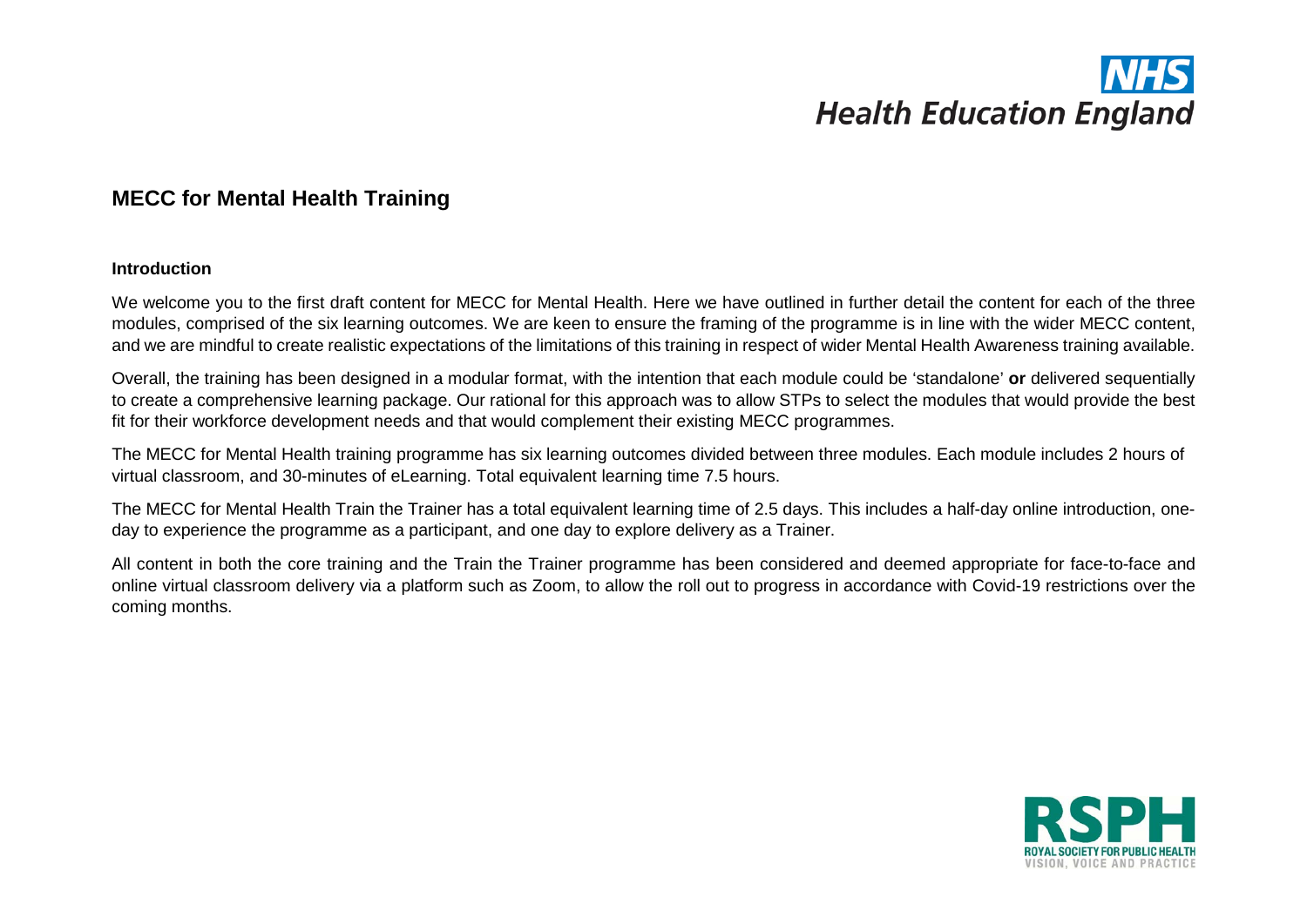

### **MECC for Mental Health: Proposed Training Content**

#### **Module One: Introduction**

Pre course activity: sign up for e-LforH and watch MECC programmes.

| <b>Learning Outcomes</b><br>1&2                   | <b>Content</b>                                                                                                                                                 | <b>Activities</b>                                                                                                |
|---------------------------------------------------|----------------------------------------------------------------------------------------------------------------------------------------------------------------|------------------------------------------------------------------------------------------------------------------|
| LO1: Identify what we<br>mean by mental health,   | Welcome and introductions.                                                                                                                                     | Ice breaker.<br>$\bullet$                                                                                        |
| mental wellbeing and<br>mental illness, including | Group agreement to include managing online safety.                                                                                                             | Research task for definitions, feedback<br>& group discussion on findings.                                       |
| recognised definitions,<br>models and frameworks  | What is Mental Health, Mental Illness, and Mental<br>Wellbeing? Definitions including the WHO. Share<br>frameworks for national context, further reading.      | Interactive activity to highlight links<br>between Mental and Physical Health.                                   |
|                                                   | Emphasise 'No health without mental health'. Arguably<br>this is the starting point for any MECC health<br>conversation.                                       | Short presentation and Q&A on<br>evidence for early intervention and link<br>with longer-term health conditions. |
|                                                   | How good are we at talking about mental health?<br>Dual Axis Continuum Model of Mental Health and                                                              | Watch time to change ask twice video<br>and discuss: how do we usually talk<br>about mental health?              |
|                                                   | impact of stigma on movement around the continuum/                                                                                                             |                                                                                                                  |
|                                                   | accessing support. Focus on normalising mental health,<br>not 'them and us' but 'all of us'. (Lack of) parity of<br>esteem between mental and physical health. | Case studies to map onto dual axis -<br>selection available to fit to context or<br>trainers own.                |
|                                                   | Stress container, stress signature, toxic/chronic stress<br>& associated risk factors. Coping strategies, helpful and<br>unhelpful.                            | Group discussion and personal<br>reflection exercise for stress container<br>and coping strategies.              |

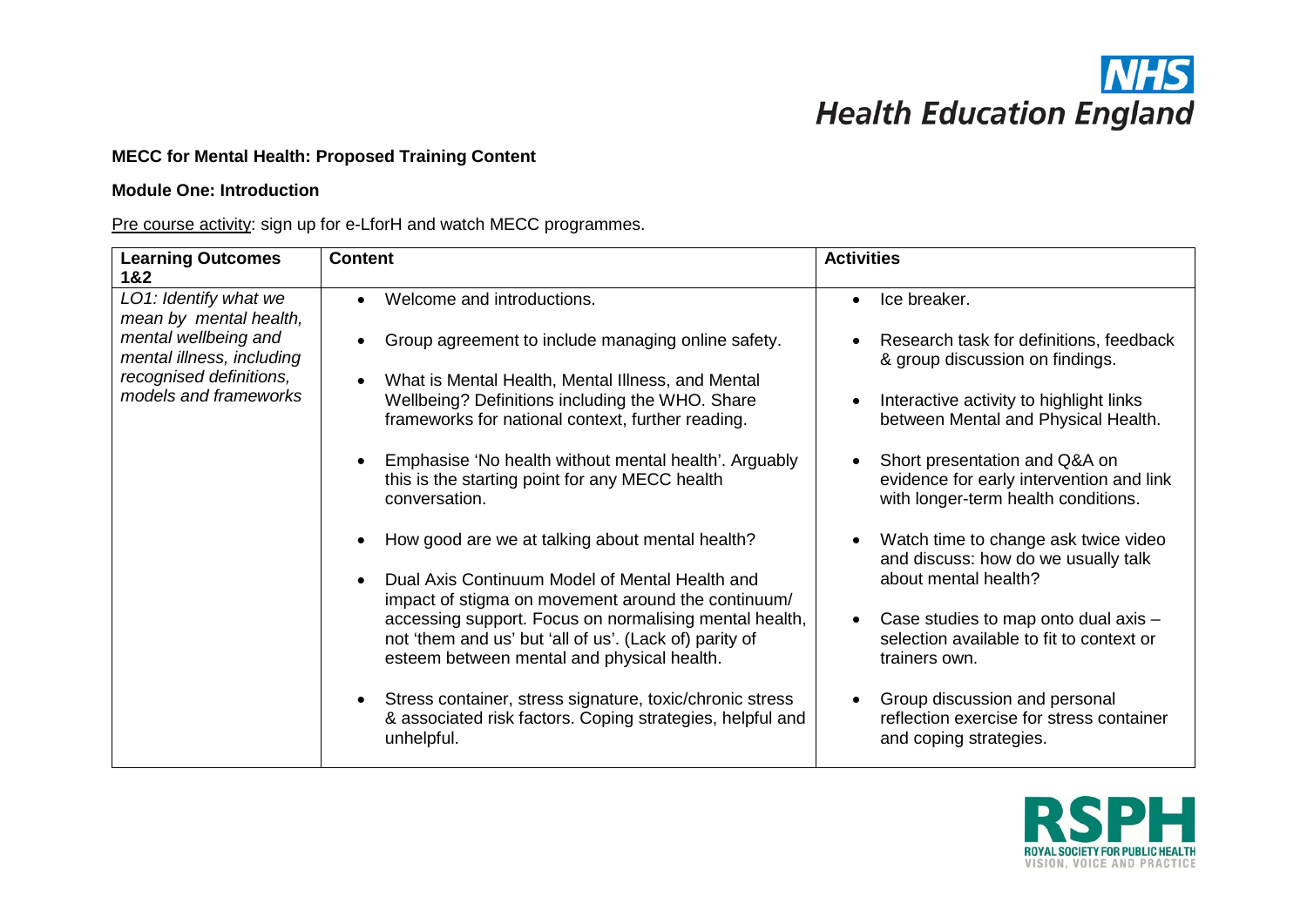|                                                                           |                                                                                                                                                                           | Introduce concept of 5 ways to<br>Wellbeing.                                                                             |
|---------------------------------------------------------------------------|---------------------------------------------------------------------------------------------------------------------------------------------------------------------------|--------------------------------------------------------------------------------------------------------------------------|
| LO2: Define the MECC,<br>the MECC approach and<br>explore how this can be | What is MECC and why is it important, exploring the<br>rationale for using this approach and the evidence of<br>effectiveness.                                            | HEE 'what is MECC?' video. What is a<br>MECC conversation?                                                               |
| applied in the health and<br>care setting                                 | Examining the values that underpin a MECC approach.                                                                                                                       | Group activity comparison of local or<br>national health data to illustrate Health<br>inequalities and community assets. |
|                                                                           | Equality, diversity, and inclusion.                                                                                                                                       | MECC definition.                                                                                                         |
|                                                                           | Exploring the concept and principles of asset based                                                                                                                       |                                                                                                                          |
|                                                                           | approaches and how these align with underpinning<br>MECC and personalised care principles.                                                                                | Group activities exploring risk and<br>functionality in health-related behaviour.                                        |
|                                                                           | Introduction to 'risk' taking in health – the function of<br>certain behaviours in managing stress and the short<br>and longer term associated health risks and behaviour | Analysing health related video<br>examples.                                                                              |
|                                                                           | change underpinned by wellbeing.                                                                                                                                          | Case studies to apply 3 A's.<br>$\bullet$                                                                                |
|                                                                           | Identifying what a MECC conversation might look like in<br>a variety of settings.                                                                                         | Pair's skills practice using language<br>prompts.                                                                        |
|                                                                           | Using the 3 A's model (Ask, Assist, Act) and creating<br>non-judgemental language around this framework.                                                                  | Personal reflection identifying my<br>opportunities to have a MECC<br>conversation.                                      |
|                                                                           | Applying a Personalised Care approach to MECC.                                                                                                                            |                                                                                                                          |
|                                                                           | Identifying naturally occurring and additional<br>opportunities to have a MECC for mental health                                                                          | Case study examples of time limited<br>MECC for MH conversations.                                                        |
|                                                                           | conversation. How and when can I have a MECC<br>conversation?                                                                                                             | Highlight:<br>o e-LforH - MECC programmes.                                                                               |

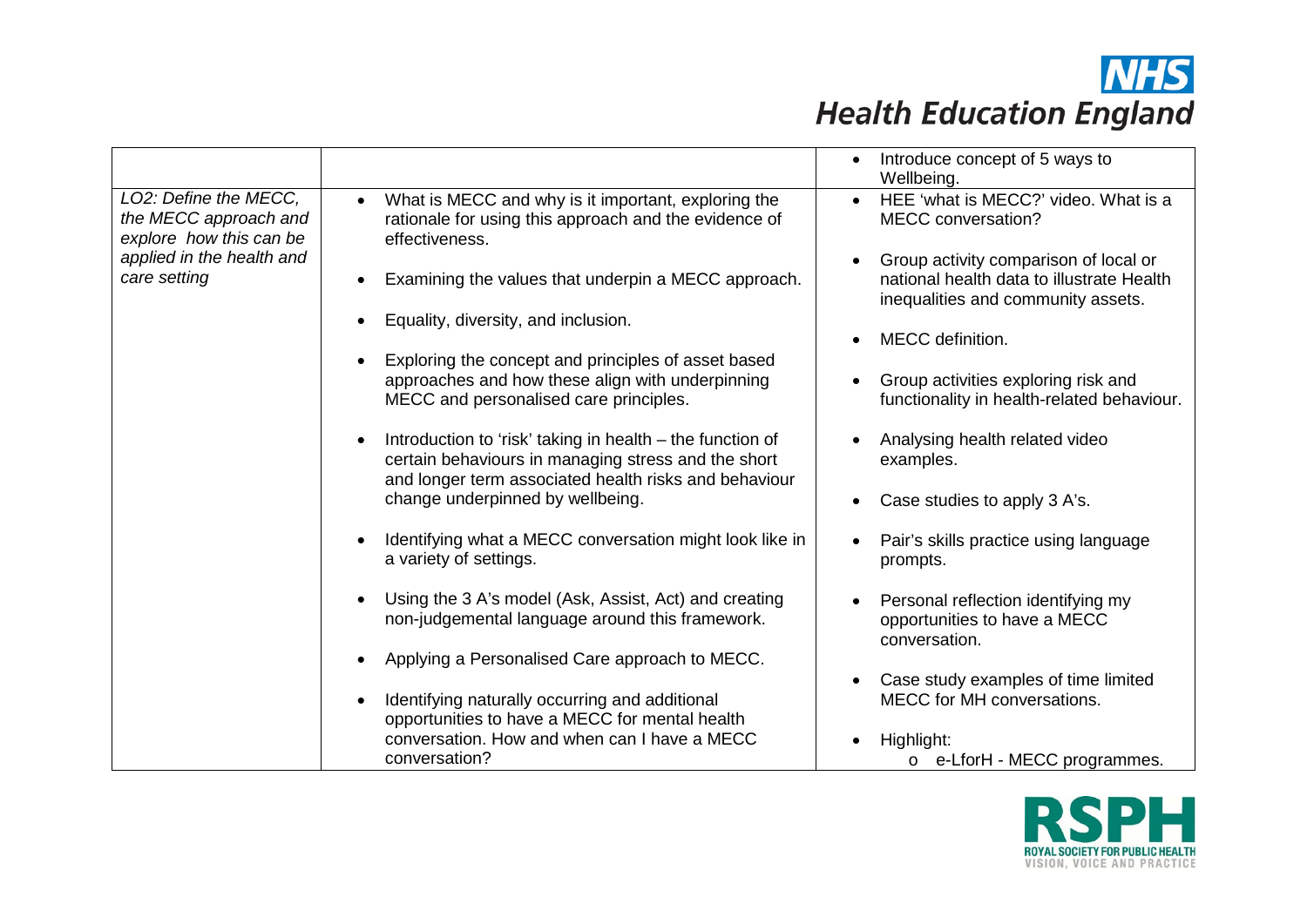|                       | What is my role and what time do I have? Examining<br>how to have MECC for MH conversations if I have:<br>30 seconds – 1 minute<br>$\Omega$<br>3 minutes<br>$\circ$<br>3-10 minutes<br>$\Omega$ | <b>Action for Happiness GREAT</b><br>DREAM.                                                                             |
|-----------------------|-------------------------------------------------------------------------------------------------------------------------------------------------------------------------------------------------|-------------------------------------------------------------------------------------------------------------------------|
| Module One e-Learning | Overview of national context.<br>$\bullet$                                                                                                                                                      | All Our Health video.<br>$\bullet$                                                                                      |
|                       | Rationale and evidence base for the MECC<br>$\bullet$<br>interventions.                                                                                                                         | Downloadable aide memoire of time<br>$\bullet$<br>limited MECC for mental Health<br>conversations starters. How to have |
|                       | Making the case for prevention / LTC management.                                                                                                                                                | MECC for MH conversations if you<br>have:                                                                               |
|                       | Dual Axis Mental Health Continuum.                                                                                                                                                              | $30$ seconds $-1$ minute<br>$\Omega$<br>3 minutes<br>$\circ$                                                            |
|                       | Risks of not talking about Mental Health & Stigma.                                                                                                                                              | 3-10 minutes<br>$\Omega$                                                                                                |
|                       | What is MECC, definitions and the rationale?<br>$\bullet$                                                                                                                                       | This would include the three A's framework and<br>a selection of language prompts                                       |
|                       | National and local health data and introduction to<br>health, promoting conversations theory and practice.                                                                                      |                                                                                                                         |

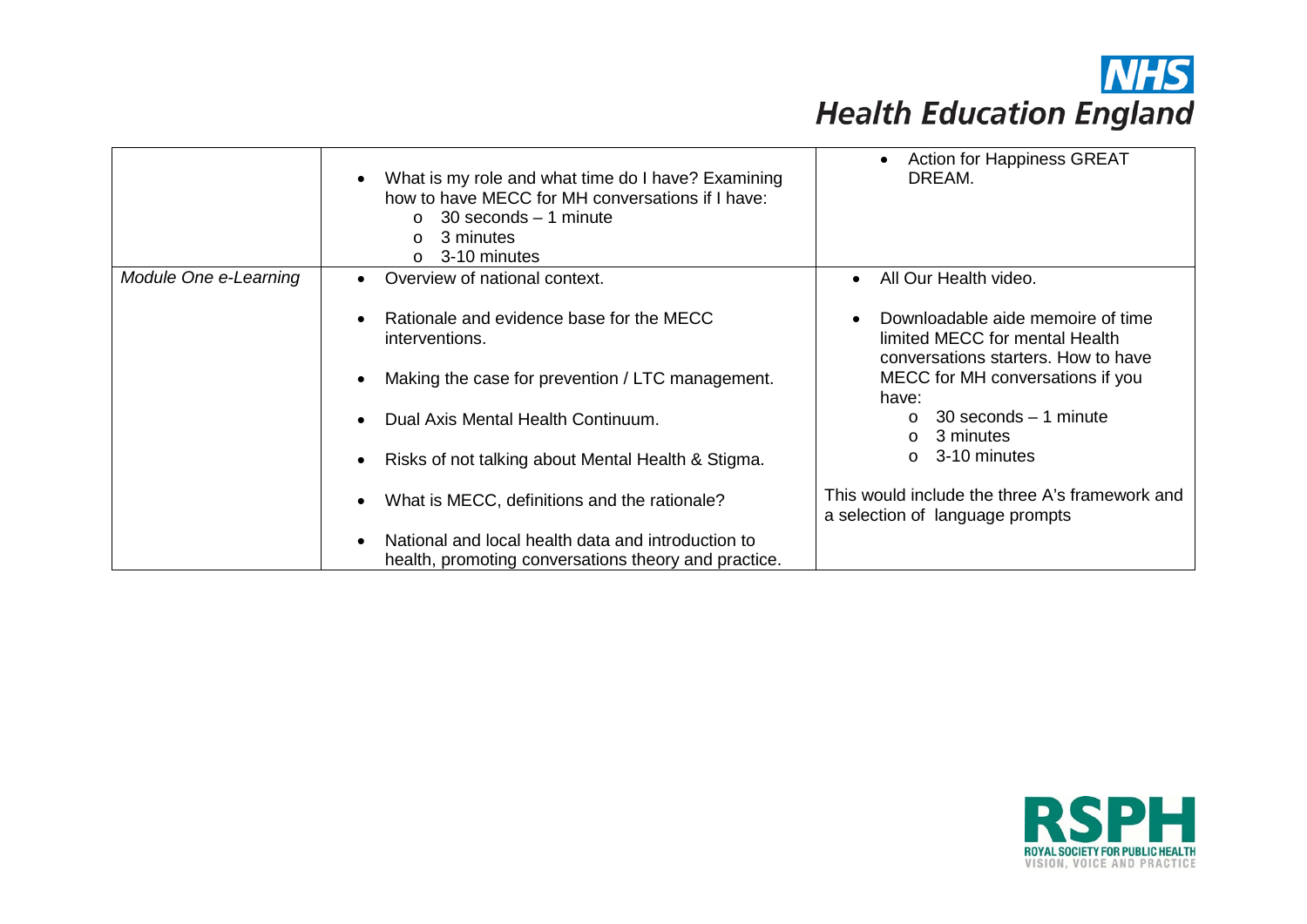## **Module Two: Knowledge & Skills**

Pre course activity: The three videos challenge:

- 1. Welsh ACE's video.
- 2. Open Doors Video.
- 3. Brene Brown empathy v's sympathy video.

| <b>Learning Outcomes</b><br>3&4                               | <b>Content</b>                                                                                                                        | <b>Activities</b>                                                                                                                                                                                                       |
|---------------------------------------------------------------|---------------------------------------------------------------------------------------------------------------------------------------|-------------------------------------------------------------------------------------------------------------------------------------------------------------------------------------------------------------------------|
| LO3: Develop skills<br>and confidence to                      | What are the barriers to raising the issue?<br>$\bullet$<br>Consider some common language, which may                                  | Facilitated group discussion, How do we / do we<br>$\bullet$<br>not talk about mental health?                                                                                                                           |
| engage with service<br>users about their<br>mental health and | add to the stigma around mental health.<br>The importance of engaging, creating connection<br>$\bullet$                               | Activity around impact of language used.<br>$\bullet$                                                                                                                                                                   |
| wellbeing                                                     | and building rapport/ positive relationships to<br>create a safe environment where people can<br>share feelings, thoughts, and ideas. | Pairs activity - what does a good helper do?<br>(Personal reflection)                                                                                                                                                   |
|                                                               | Identifying what we mean by 'client centred' and<br>$\bullet$<br>what skills do we use if we are using a client<br>centred approach.  | Activity – If we were using a client centred<br>approach, how would we want our client to be<br>feeling? Analysing two scenarios and identifying<br>which is more client centred and why? Labelling<br>the skills used. |
|                                                               | Exploring the importance of first client contact –<br>the first 30 seconds the 'golden moment'.                                       | What skills would we have used to help influence<br>$\bullet$<br>their emotional state? 5 Ways to Wellbeing<br>Activity                                                                                                 |
|                                                               |                                                                                                                                       | Video, Brene Brown empathy v's sympathy.<br>$\bullet$                                                                                                                                                                   |
| LO4: Develop skills to<br>support services                    | Introduction to Trauma Informed Practice and<br>$\bullet$<br>Adverse Childhood Experiences (ACE's). Broad                             | Wales ACE's video.                                                                                                                                                                                                      |

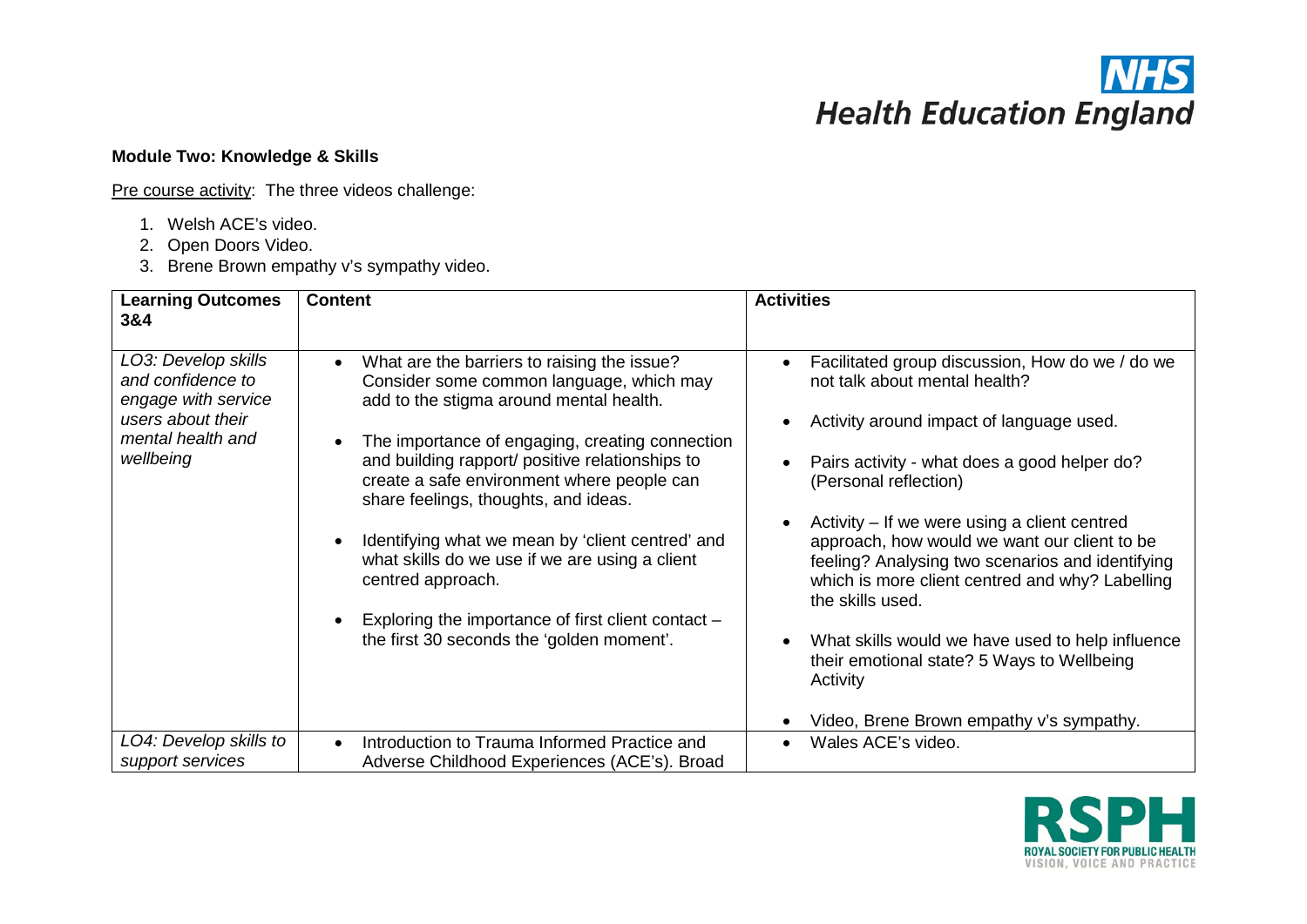

| users to understand<br>their distressing<br>feelings and<br>experiences | context for later discussion about non-<br>judgemental listening.<br>Enhancing our skills:<br>$\bullet$<br>o Non-judgemental, active listening skills<br>Putting these concepts into practice,<br>$\circ$<br>starting the conversation.<br>How do we raise the issue? What words<br>$\circ$                                                                                                                   | Trauma/ACE's case study -map the ACE's of a<br>$\bullet$<br>young person and how they may impact at<br>various life stages.<br>Non-judgemental listening exercise.<br>$\bullet$<br>Group activity turning closed into open questions.<br>Use examples and make reference to the                                                                                                                                 |
|-------------------------------------------------------------------------|---------------------------------------------------------------------------------------------------------------------------------------------------------------------------------------------------------------------------------------------------------------------------------------------------------------------------------------------------------------------------------------------------------------|-----------------------------------------------------------------------------------------------------------------------------------------------------------------------------------------------------------------------------------------------------------------------------------------------------------------------------------------------------------------------------------------------------------------|
|                                                                         | can we use?<br>How to ask open questions and when to<br>$\circ$<br>ask closed questions.<br>Crisis response, what is a mental health crisis<br>$\bullet$<br>and how can we respond.<br>How do we have conversations about suicide?                                                                                                                                                                            | Whooley questions.<br>Group activity on paraphrasing with context<br>specific scenarios.<br>Pair's activity 'What would you say next?' To<br>practice active listening and reflecting skills.<br>Crisis response facilitated discussion and<br>$\bullet$                                                                                                                                                        |
|                                                                         |                                                                                                                                                                                                                                                                                                                                                                                                               | scenarios including support to raise the issue of<br>suicidal feelings.                                                                                                                                                                                                                                                                                                                                         |
| Module Two e-<br>Learning                                               | What are ACE's and how can they affect long-<br>$\bullet$<br>term health outcomes.<br>What is helpful / unhelpful when having a<br>$\bullet$<br>conversation?<br>Crisis response will be considerate of job roles<br>$\bullet$<br>and the types of crisis they are likely to see in<br>their role/ setting.<br>Messages will highlight that crisis takes a number<br>of forms on the mental health continuum. | Quiz or alternative asset.<br>$\bullet$<br>Video of a MECC conversation with good / not so<br>good elements that people can highlight and<br>comment on<br>Opening doors: trauma informed practice for the<br>workforce - https://vimeo.com/274703693<br>Activity to match appropriate responses to case<br>studies. This will feature a number of job roles<br>and illustrate a range of mental health crises. |

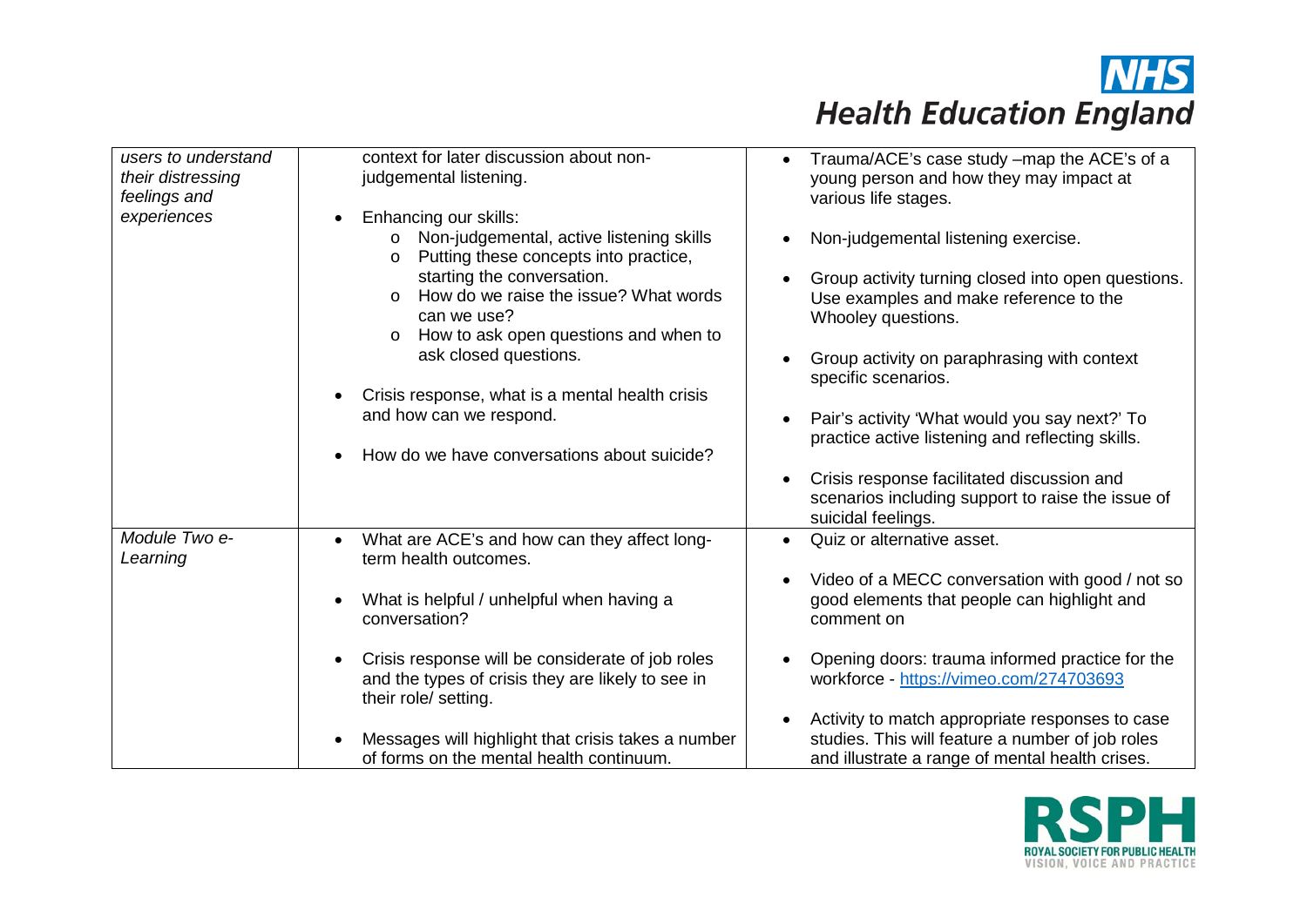

|  | Two or three crisis situations – how to deal with,<br>$\bullet$<br>these could be video's which stop at certain<br>points for the learner to make decisions on what<br>happens next. |
|--|--------------------------------------------------------------------------------------------------------------------------------------------------------------------------------------|
|  | For more in depth Suicide prevention training -<br>$\bullet$<br>https://www.shiningalightonsuicide.org.uk/suicide-<br>prevention-training/                                           |
|  | Suicide First Aid Training<br>https://www.suicidefirstaid.uk/training-<br>programmes/sfa-suicide-first-aid-through-<br>understanding-suicide-intervention/                           |
|  | Further reading on the zero suicide policy<br>$\bullet$<br>https://www.england.nhs.uk/blog/david-fearnley/                                                                           |

### **Module Three: Signposting & Pathways**

Pre course activity: The Friday at 4pm dilemma: case study asking participants to research their local services and identify those that could offer additional support for someone on a Friday afternoon at 4pm.

| <b>Learning Outcomes</b>                                               | <b>Content</b>                                                                                                        | <b>Activities</b>                             |
|------------------------------------------------------------------------|-----------------------------------------------------------------------------------------------------------------------|-----------------------------------------------|
| 5&6                                                                    |                                                                                                                       |                                               |
| LO5: Awareness of<br>local support services,<br>and how to effectively | How to signpost effectively<br>o e-LforH MECC session 3: signposting<br>Local resources relevant to the discussion to | What is available in our patch?<br>MECC Link. |
| signpost service users                                                 | which people can be signposted.                                                                                       | Presentation of local information.            |

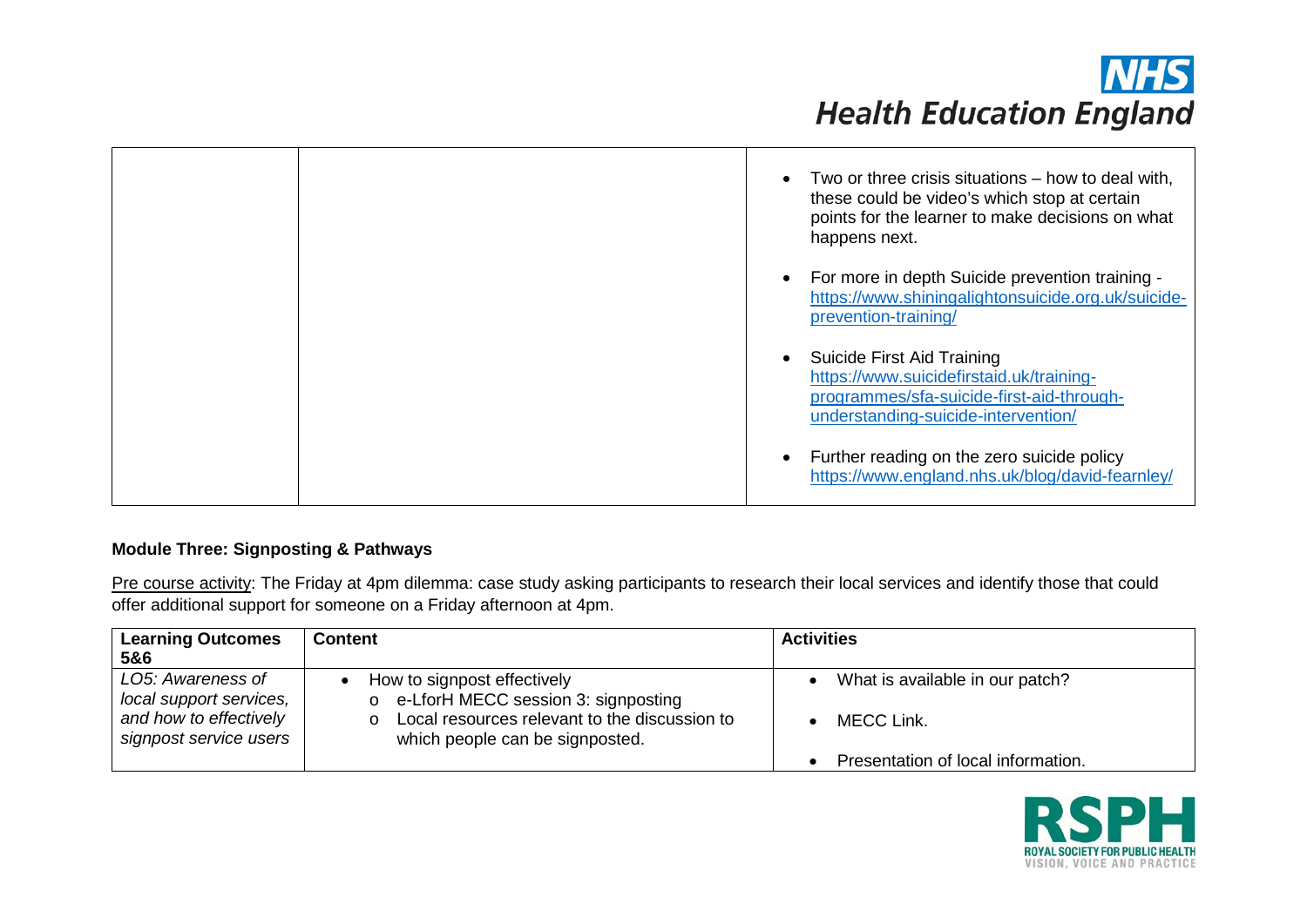| to the appropriate<br>service                   | An introduction to the concept of Health Literacy,<br>$\bullet$<br>reading and numeracy skills, reading ages, images.       | Be a mystery shopper exercise.                                                                   |
|-------------------------------------------------|-----------------------------------------------------------------------------------------------------------------------------|--------------------------------------------------------------------------------------------------|
|                                                 | Why people may not be able to access services?                                                                              | Analysis of health information websites, apps,<br>paper based resources.                         |
|                                                 | Introducing skills/strategies for client centred<br>information giving:<br>Asking permission<br>$\circ$                     | The good the bad and the ugly.                                                                   |
|                                                 | <b>Check Chunk Check</b><br>$\circ$<br>Teach back<br>$\Omega$                                                               | Case studies to apply appropriate referral<br>options.                                           |
|                                                 | Pre course activity review - The Friday at 4pm<br>dilemma. Research of the local area for provision /                       | Pair's skills-based activity to use Check<br>$\bullet$<br>Chunk Check and Teach Back strategies. |
|                                                 | pathways or alternatives such as Hub of Hope,<br>SHOUT, and Samaritans.                                                     | Review of signposting standards.                                                                 |
|                                                 |                                                                                                                             | Applying the standards to the 'Friday at 4pm<br>dilemma'.                                        |
| LO6: Develop<br>confidence to<br>understand and | e-LforH MECC session 3: signposting<br>$\bullet$<br>When and how to signpost a person onto<br>$\circ$                       | Use and practice of local signposting<br>pathways.                                               |
| implement the<br>appropriate                    | more specialised, tailored or intensive<br>sources of support.<br>Local resources relevant to the discussion to<br>$\Omega$ | Case studies to apply.                                                                           |
| signposting pathway                             | which people can be signposted.                                                                                             | <b>MECC Link.</b>                                                                                |
|                                                 |                                                                                                                             | <b>MECC Gateway.</b>                                                                             |
|                                                 |                                                                                                                             | Hub of Hope app.                                                                                 |
| Module Three e-<br>Learning                     | How to signpost effectively.                                                                                                | e-LforH MECC session 3: signposting.<br>$\bullet$                                                |
|                                                 |                                                                                                                             | PHE Local action on health inequalities.<br>$\bullet$                                            |

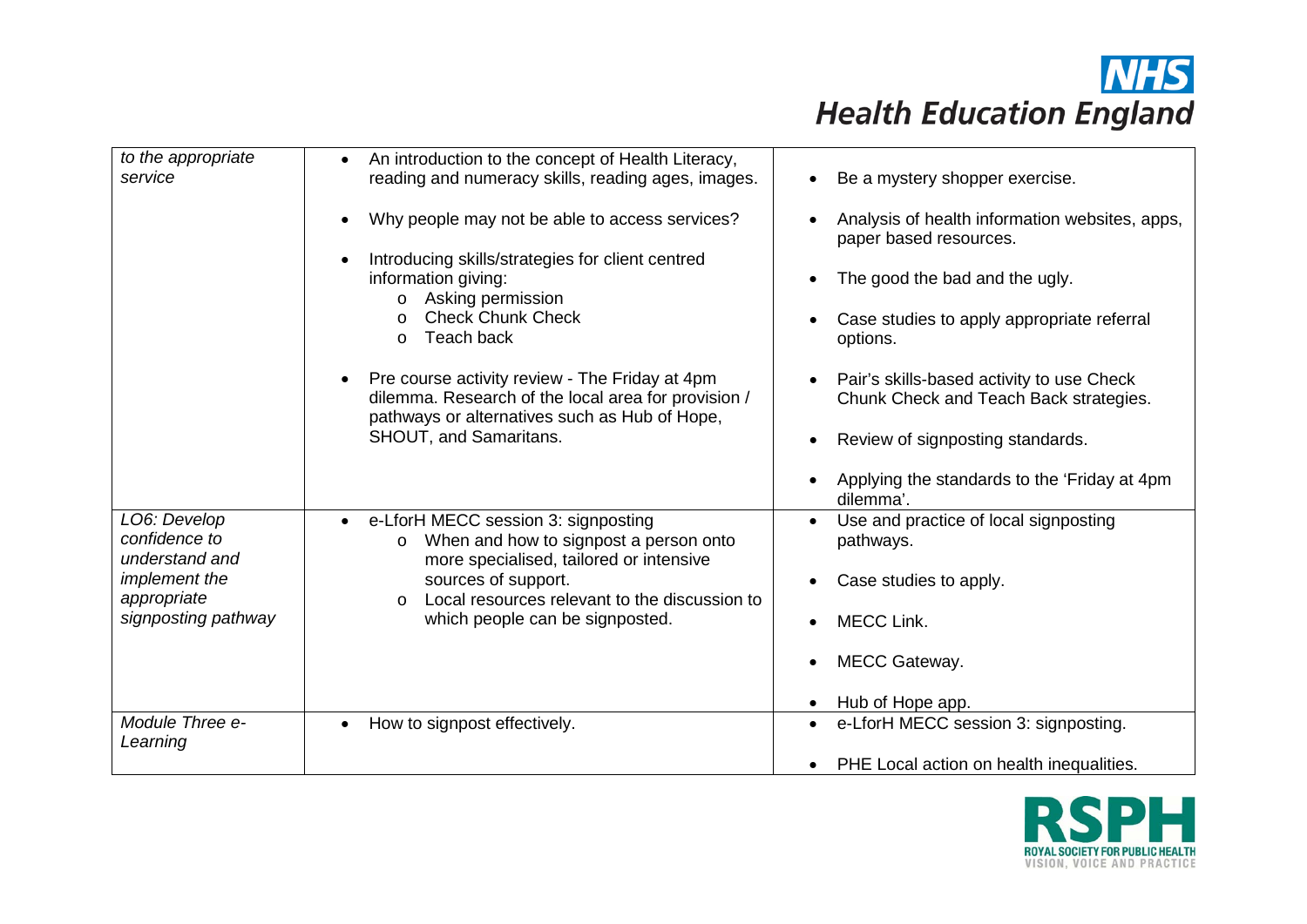

| How to recognise when more specialist support is<br>needed.                             | Improving health literacy to reduce health<br>inequalities.                                                                        |
|-----------------------------------------------------------------------------------------|------------------------------------------------------------------------------------------------------------------------------------|
| Strategies:<br>o Asking permission<br><b>Check Chunk Check</b><br>Teach Back<br>$\circ$ | HEE Health Literacy 'how to' guide.<br><b>MECC Link.</b>                                                                           |
| Background and rationale for Health Literacy.                                           | Further reading:<br>https://www.bradfordvts.co.uk/communication-                                                                   |
| How to use signposting pathways.<br>Checklist for analysing health resources.           | skills/teach-communication-skills/calgary-<br>cambridge/<br>Skills for Communicating with Patients, book<br>by Jonathan Silverman. |

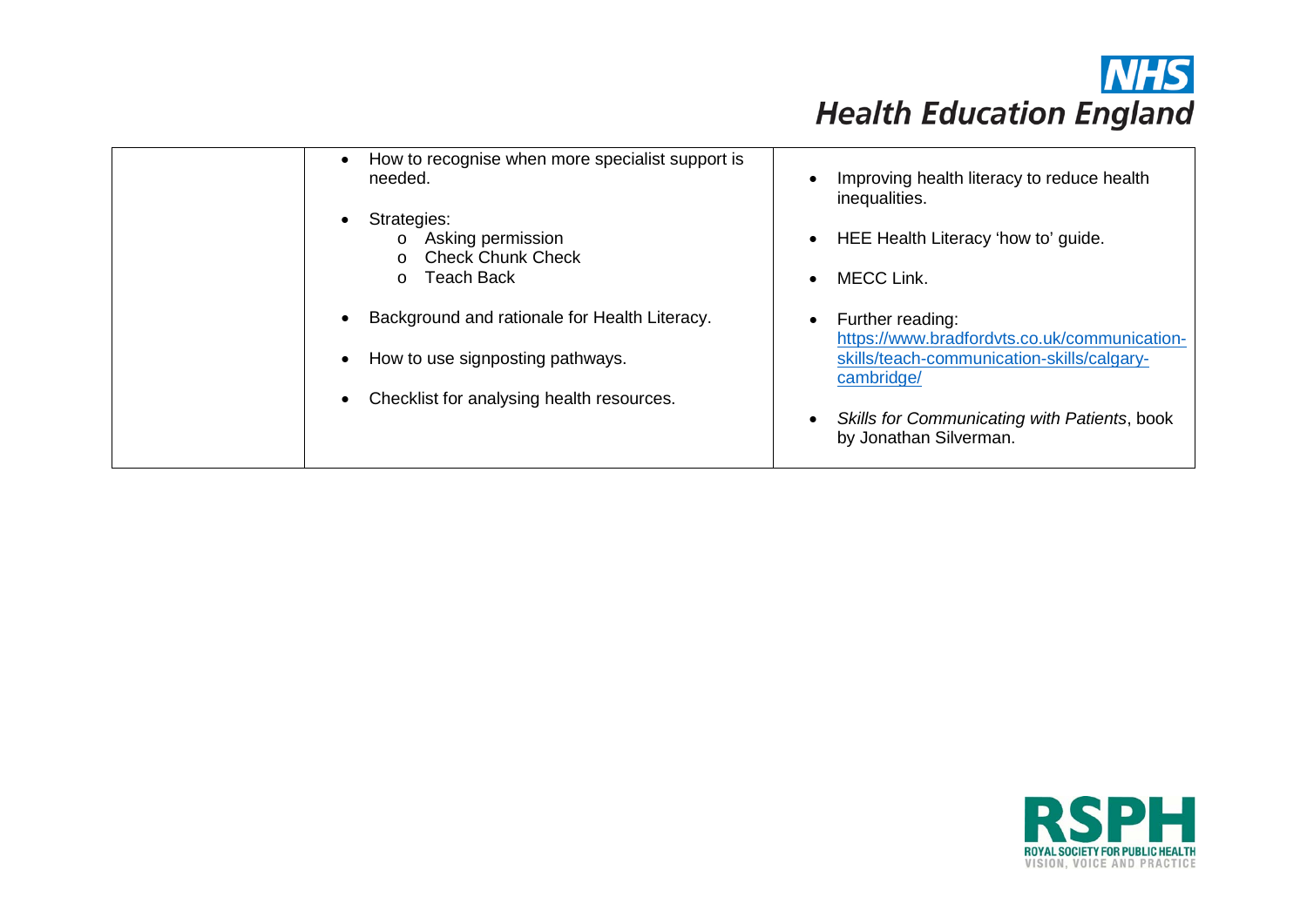#### **Suggested Delivery Models**

All learners will need to register for their course at least 48 hours before the start date. Registration will include completion of a short online form, access to eLearning, as well as a short 10-15 minute video outlining the scope of the course, setting the expectations of the learners.

**Model One**: 3 x 2.5 hour sessions across one week.

| Day one            | Day two                                                                       | Day three             |
|--------------------|-------------------------------------------------------------------------------|-----------------------|
|                    | Module One: 2 hours + 30   Module Two: 2 hours + 30   Module Three: 2 hours + |                       |
| minutes e-Learning | minutes e-Learning                                                            | 30 minutes e-Learning |

**Model Two**: 3 x 2 hour sessions over 3 weeks with individuals to identify their own eLearning time.

| Week 1                               | Week 2                               | Week 3                               |
|--------------------------------------|--------------------------------------|--------------------------------------|
| Module one: 2 hours                  | Module two: 2 hours                  | Module three: 2 hours                |
| 30 minutes e-Learning in<br>own time | 30 minutes e-Learning in<br>own time | 30 minutes e-Learning in<br>own time |

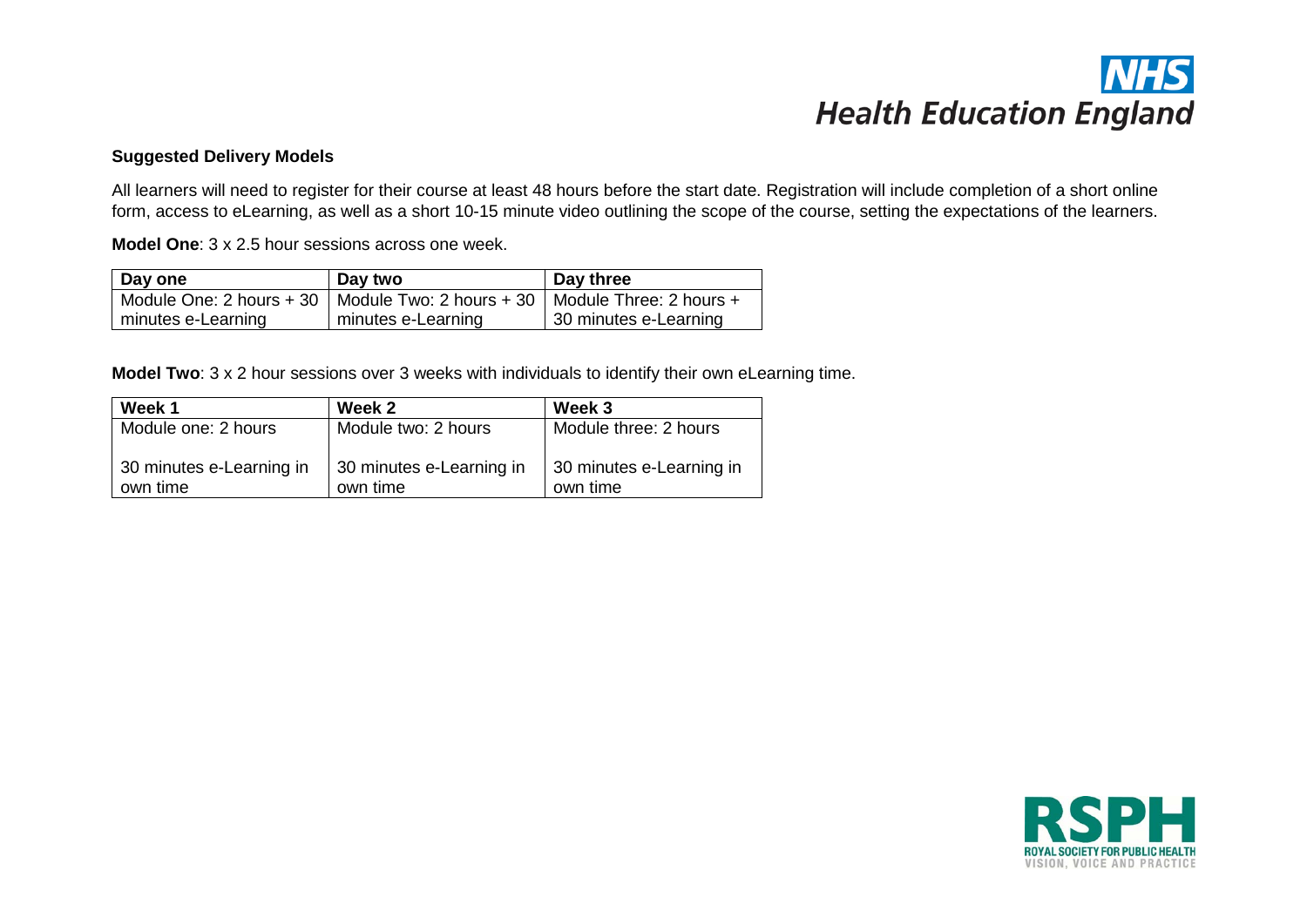### **MECC for Mental Health Train the Trainer: Proposed Training Content**

The Train the Trainer pathway will be delivered over 2.5 days of equivalent learning time. It is envisaged that trainers will be supported with a comprehensive MECC for Mental Health Trainers manual containing detailed session plans, background notes, power point slide decks, and training resources.

| <b>Learning Outcomes</b>                          | <b>Content</b>                                                                          | <b>Activities</b>                                                          |
|---------------------------------------------------|-----------------------------------------------------------------------------------------|----------------------------------------------------------------------------|
| LO1: Introduction to the                          | Climate setting - Welcome and introductions                                             | Group activity - sharing and valuing<br>experiences of delivering training |
| <b>MECC for MH Trainer</b><br>role, accessing the | Expectations                                                                            | around:<br>MECC<br>$\Omega$                                                |
| Trainer network, and<br><b>Accredited Trainer</b> | Group agreement including online safety management                                      | <b>Mental Health</b><br><b>Training trainers</b><br>$\circ$                |
| requirements.                                     | Identify the role of the trainer when delivering the<br>MECC for mental health program. | Expectations and concerns activity from<br>a trainer's perspective.        |
|                                                   | The scope and boundaries of the training.                                               | Group agreement                                                            |
|                                                   | Expectations of the programme on the trainer role.                                      | Presentation on the rationale for the<br>$\bullet$                         |
|                                                   | Who to communicate with and how - communication<br>channels?                            | development of the MECC for mental<br>health training programme.           |
|                                                   | Roles and responsibilities of the trainers and lead<br>trainers, RSPH, and HEE.         | Opportunities for questions and<br>answers.                                |
|                                                   |                                                                                         | Discussion / issues board.                                                 |

### **Introductory Half Day – the role and responsibilities of the MECC for Mental Health trainer (online)**

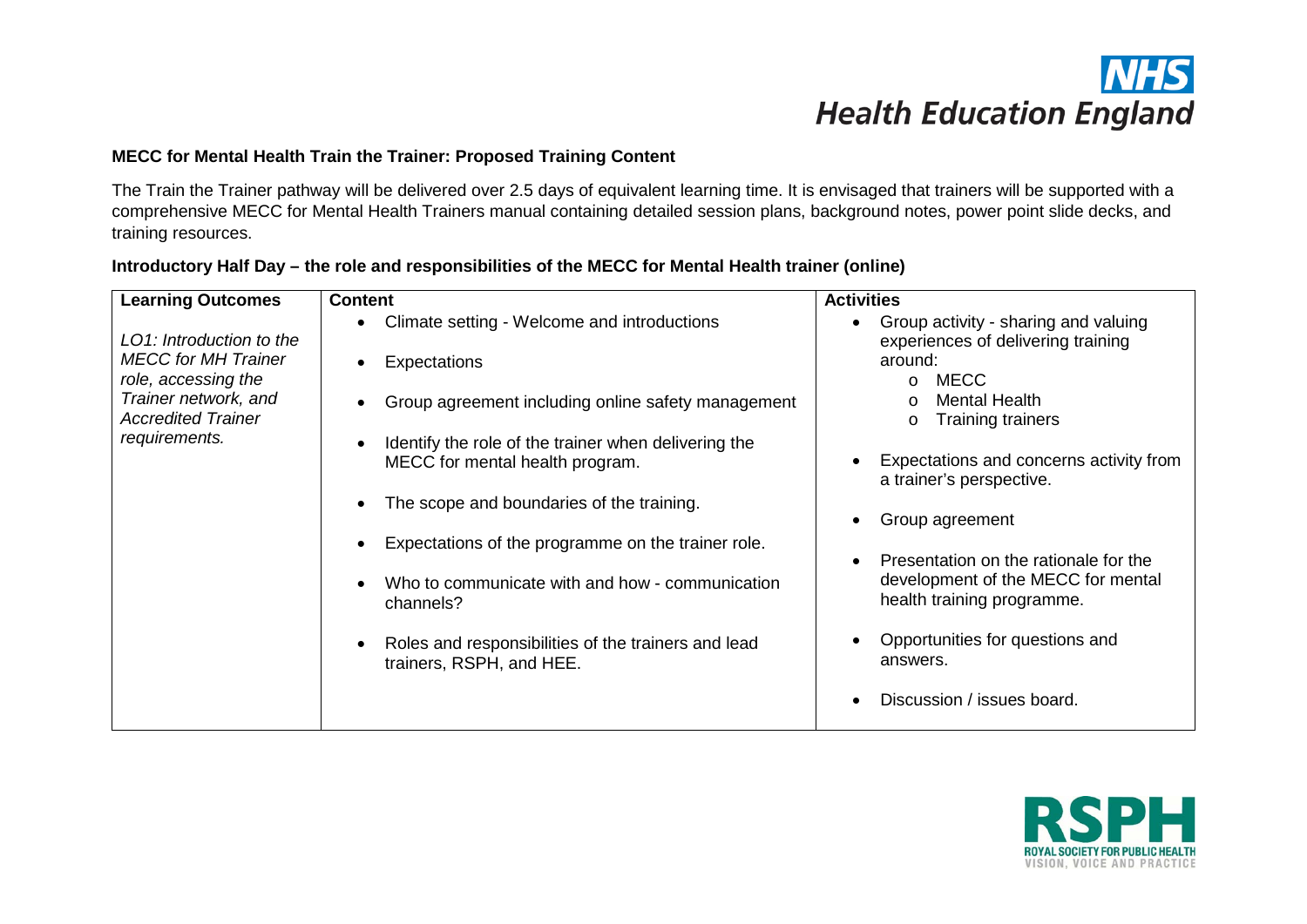| LO2: Overview of the<br><b>MECC</b> for MH training<br>programme, the learning<br>outcomes and content.                       | Becoming familiar with the values and approach that<br>have underpinned the MECC for Mental Health training<br>programme.<br>Be clear about the scope, learning outcomes and<br>content.                                                                | Review of training materials small<br>$\bullet$<br>groups.                                                                           |
|-------------------------------------------------------------------------------------------------------------------------------|---------------------------------------------------------------------------------------------------------------------------------------------------------------------------------------------------------------------------------------------------------|--------------------------------------------------------------------------------------------------------------------------------------|
| LO3: How to deliver the<br>training to their target<br>audience, supporting<br>trainers to develop a<br>bespoke delivery plan | Starting the process of reviewing the materials taking<br>into consideration numbers to be trained, job roles, and<br>identifying issues when transferring for local delivery.<br>Matching learning outcomes with training needs of<br>target audience. | Small groups sharing commonalities in<br>target audience and identifying needs<br>and considerations.<br>Creating a support network. |

### **Day one: Taking part in the MECC for Mental Health Modules (classroom/ virtual classroom)**

| <b>Learning Outcomes</b>                                                                                                      | Welcome back<br>$\bullet$                                                                                                                                                                                                             | <b>Activities</b>                                                                                                                |
|-------------------------------------------------------------------------------------------------------------------------------|---------------------------------------------------------------------------------------------------------------------------------------------------------------------------------------------------------------------------------------|----------------------------------------------------------------------------------------------------------------------------------|
| LO2: Overview of the<br><b>MECC</b> for MH training<br>programme, the learning<br>outcomes and content.                       | Becoming familiar with the values and approach that<br>have underpinned the MECC for Mental Health training<br>programme.<br>Trainers will experience the MECC for Mental Health<br>training modules as a participant during day one. | Experiencing all three x 2 hour modules<br>as a participant.<br>This will be woven through the day-long<br>$\bullet$<br>session. |
| LO3: How to deliver the<br>training to their target<br>audience, supporting<br>trainers to develop a<br>bespoke delivery plan | Matching learning outcomes with training needs of<br>target audience.                                                                                                                                                                 | Group activity review of experience of<br>being a participant<br>Question and answer session.<br>$\bullet$                       |

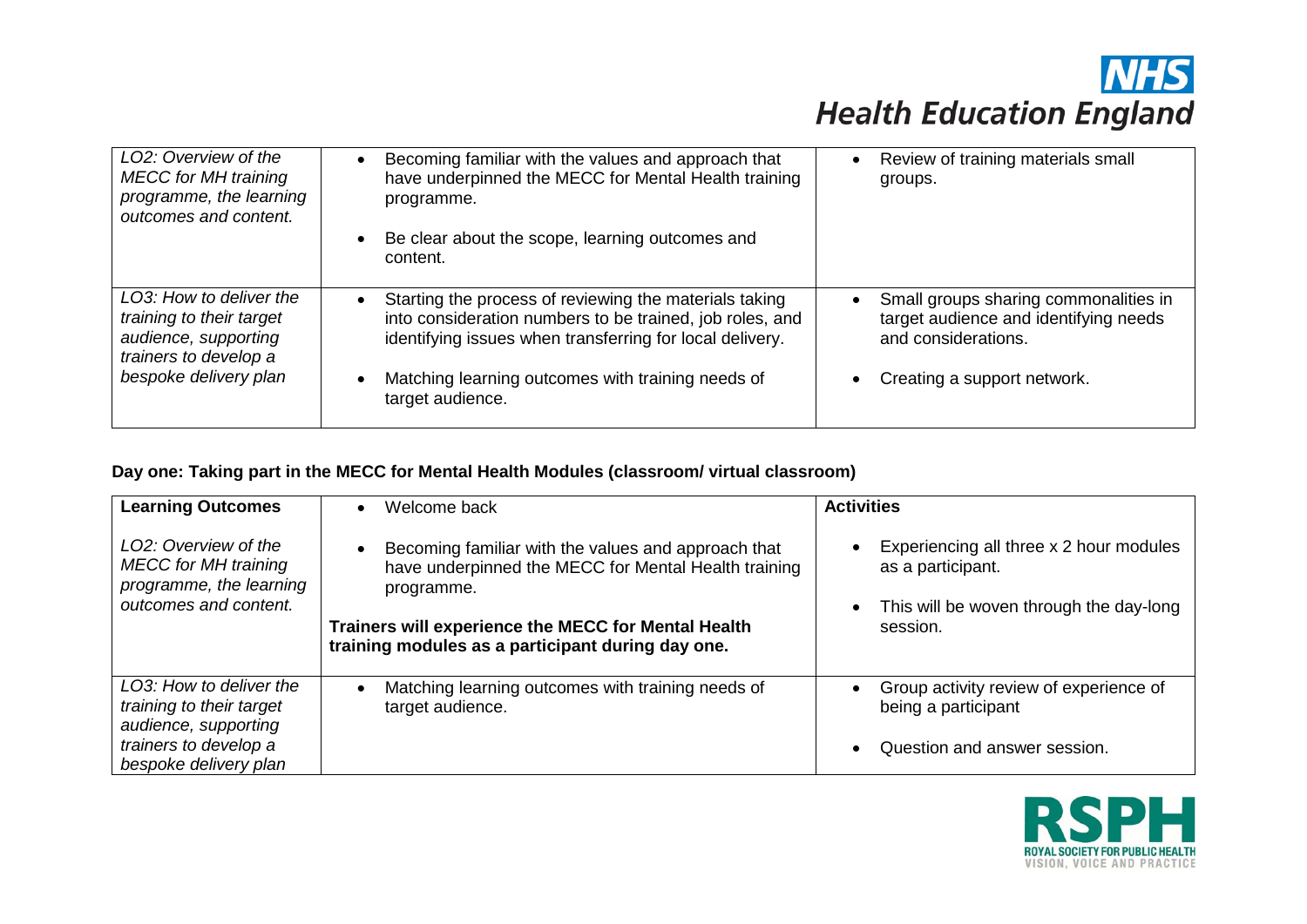| Practice using a behavioural approach in training<br>delivery and identify strategies to plan and deliver an<br>enjoyable and effective learning experience. | Planning in pairs to adapt and use<br>$\bullet$<br>materials to local working context.                                                                                   |
|--------------------------------------------------------------------------------------------------------------------------------------------------------------|--------------------------------------------------------------------------------------------------------------------------------------------------------------------------|
| Use Kolbs adult learning model and its practical<br>application to consider how to adapt the materials to<br>suit local need.                                | Trainers will select a short section of<br>$\bullet$<br>those materials that they will deliver in a<br>teaching practice session to the rest of<br>the group on day two. |
| How to plan for the transfer of the learning from the<br>training environment back into their specific working<br>context.                                   |                                                                                                                                                                          |

### **Day two: MECC for Mental Health Training Materials and resources (classroom/ virtual classroom)**

| LO4: Training materials<br>to be used to deliver the<br>training, and how to<br>access them. | Becoming familiar with the MECC for Mental health<br>resources.<br>How to model personalised care skills and the use of a<br>$\bullet$<br>behavioural approach and apply them to the group<br>context.                                                                                         | Trainers will deliver the section of the<br>$\bullet$<br>materials they selected on day one and<br>deliver or co-deliver these to the rest of<br>the group.                                                      |
|----------------------------------------------------------------------------------------------|------------------------------------------------------------------------------------------------------------------------------------------------------------------------------------------------------------------------------------------------------------------------------------------------|------------------------------------------------------------------------------------------------------------------------------------------------------------------------------------------------------------------|
| LO5: General training<br>delivery skills, tips and<br>advice.                                | Identify the factors that create a positive and<br>behaviourally effective learning experience.<br>Reflect on their training skills and consider specific<br>challenges when working the topic of mental health and<br>specific audiences.<br>Match training methods with design and outcomes. | Analysis of a poor and good personal<br>learning experience against:<br>Methods<br>$\Omega$<br>Trainer/teacher<br>$\circ$<br>Environment<br>$\Omega$<br>Self<br>$\circ$<br>Creating 'ten top tips' for Trainers. |